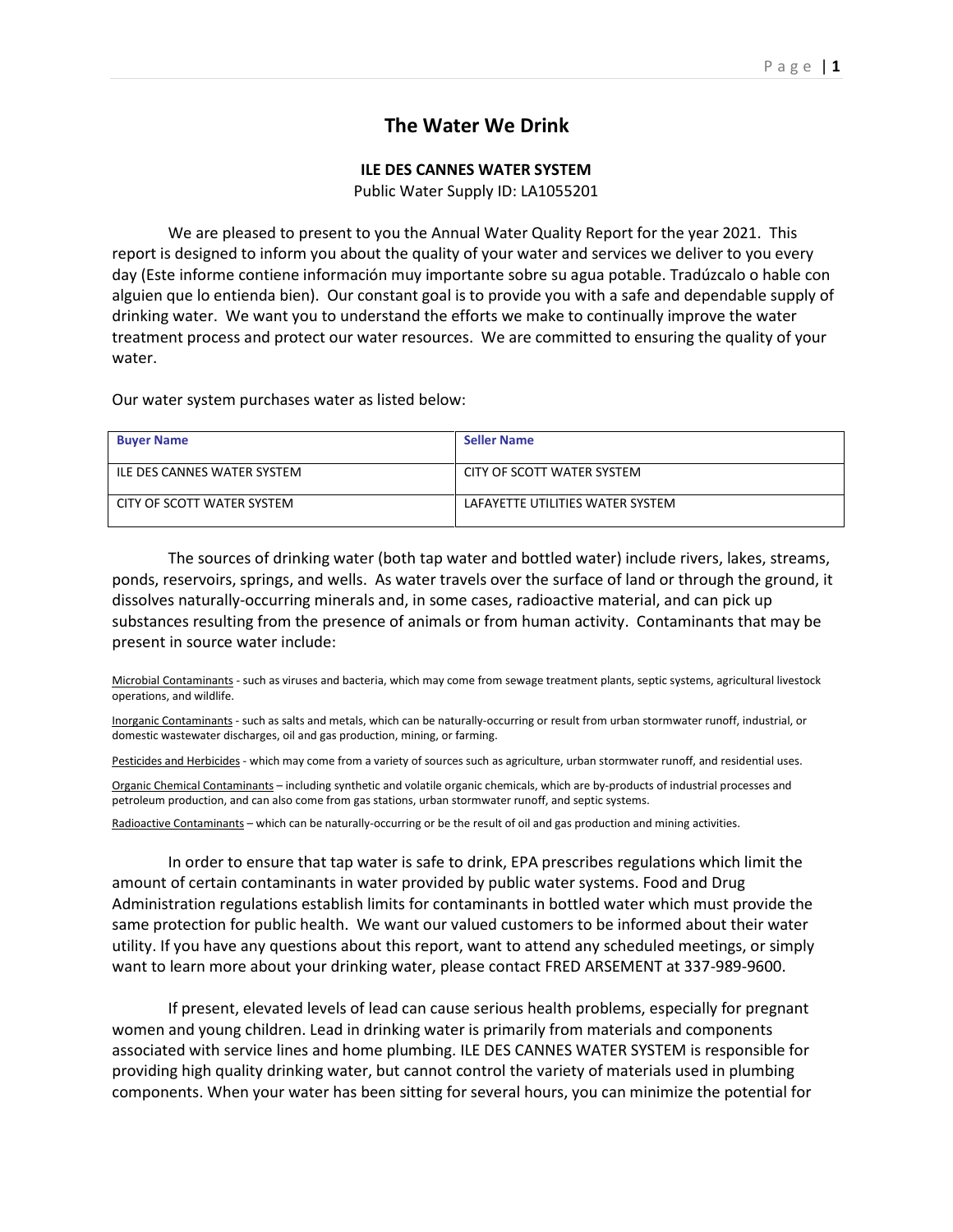lead exposure by flushing your tap for 30 seconds to 2 minutes before using water for drinking or cooking. If you are concerned about lead in your water, you may wish to have your water tested. Information on lead in drinking water, testing methods, and steps you can take to minimize exposure is available from the Safe Drinking Water Hotline or a[t http://www.epa.gov/safewater/lead.](http://www.epa.gov/safewater/lead)

The Louisiana Department of Health routinely monitors for constituents in your drinking water according to Federal and State laws. The tables that follow show the results of our monitoring during the period of January 1st to December 31st, 2021. Drinking water, including bottled water, may reasonably be expected to contain at least small amounts of some contaminants. The presence of contaminants does not necessarily indicate that water poses a health risk.

In the tables below, you will find many terms and abbreviations you might not be familiar with. To help you better understand these terms, we've provided the following definitions:

Parts per million (ppm) or Milligrams per liter (mg/L) – one part per million corresponds to one minute in two years or a single penny in \$10,000.

Parts per billion (ppb) or Micrograms per liter (ug/L) – one part per billion corresponds to one minute in 2,000 years, or a single penny in \$10,000,000.

Picocuries per liter  $(pCi/L)$  – picocuries per liter is a measure of the radioactivity in water.

Nephelometric Turbidity Unit (NTU) – nephelometric turbidity unit is a measure of the clarity of water. Turbidity in excess of 5 NTU is just noticeable to the average person.

Treatment Technique (TT) – an enforceable procedure or level of technological performance which public water systems must follow to ensure control of a contaminant.

Action level (AL) – the concentration of a contaminant that, if exceeded, triggers treatment or other requirements that a water system must follow.

Maximum contaminant level (MCL) – the "Maximum Allowed" MCL is the highest level of a contaminant that is allowed in drinking water. MCL's are set as close to the MCLG's as feasible using the best available treatment technology.

Maximum contaminant level goal (MCLG) – the "Goal" is the level of a contaminant in drinking water below which there is no known or expected risk to human health. MCLG's allow for a margin of safety.

Maximum residual disinfectant level (MRDL) – The highest level of a disinfectant allowed in drinking water. There is convincing evidence that addition of a disinfectant is necessary for control of microbial contaminants.

Maximum residual disinfectant level goal (MRDLG) – The level of a drinking water disinfectant below which there is no known or expected risk to health. MRDLGs do not reflect the benefits of the use of disinfectants to control microbial contaminants.

Level 1 assessment – A study of the water system to identify potential problems and determine (if possible) why total coliform bacteria have been found in our water system.

Level 2 Assessment - A very detailed study of the water system to identify potential problems and determine (if possible) why an E. coli MCL violation has occurred and/or why total coliform bacteria have been found in our water system on multiple occasions.

## During the period covered by this report we had below noted violations of drinking water regulations.

| Period<br>Compliance                                               | Analyte | VD6 |  |  |  |  |
|--------------------------------------------------------------------|---------|-----|--|--|--|--|
| $\degree$ 2021<br>No Violations Occurred in the Calendar Year of 2 |         |     |  |  |  |  |

Our water system tested a minimum of 2 samples per month in accordance with the Total Coliform Rule for microbiological contaminants. With the microbiological samples collected, the water system collects disinfectant residuals to ensure control of microbial growth.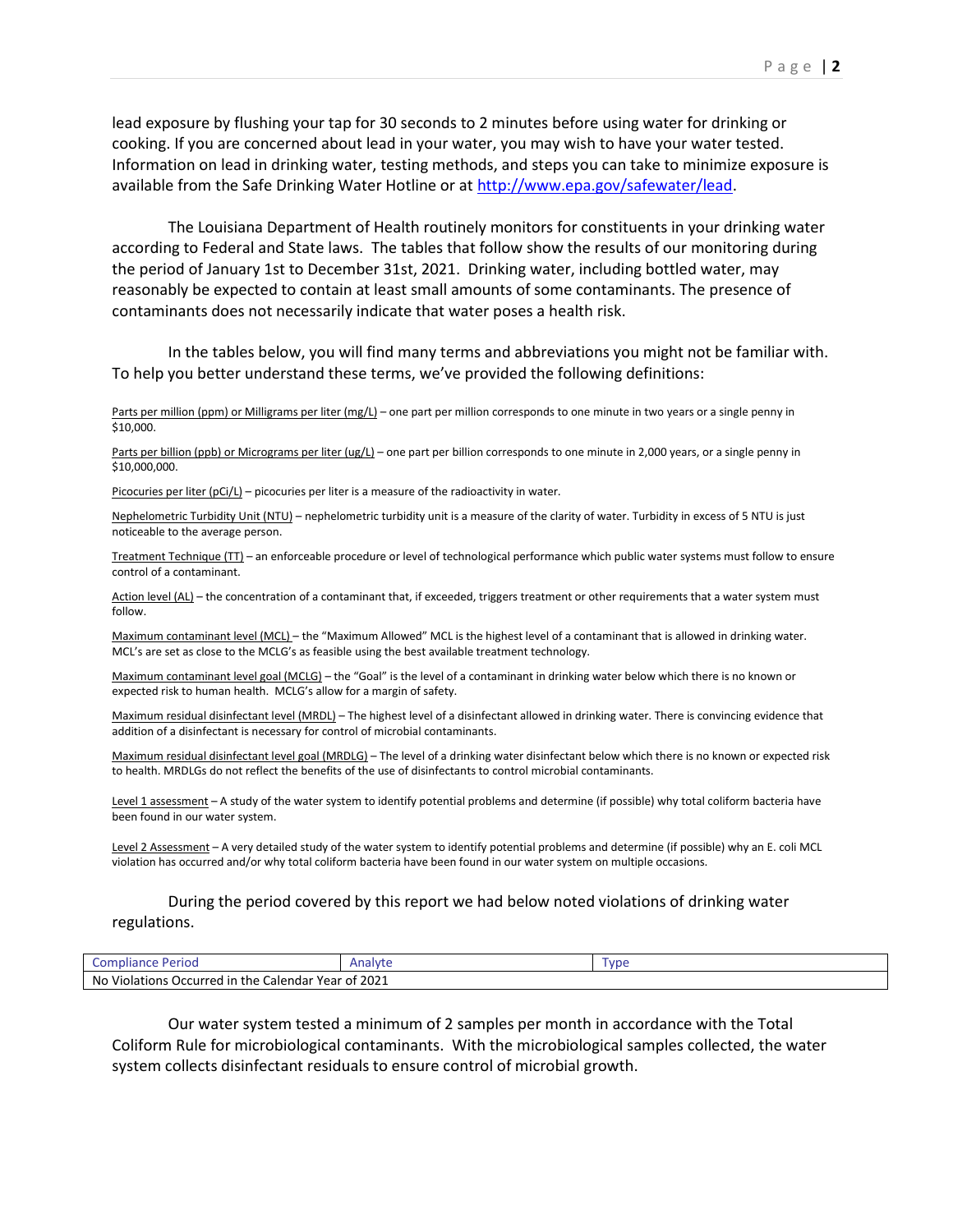| <b>Disinfectant</b> | Date | HighestRAA  | Unit | Range                                | <b>MRDL</b> | <b>MRDLG</b> | Typical Source                           |
|---------------------|------|-------------|------|--------------------------------------|-------------|--------------|------------------------------------------|
| <b>CHLORINE</b>     | 2021 | 1 Q<br>ت. 1 | ppm  | $1.56 - 7$<br><b>COM</b><br><u>_</u> |             | Д            | Water additive used to control microbes. |

In the tables below, we have shown the regulated contaminants that were detected. Chemical Sampling of our drinking water may not be required on an annual basis; therefore, information provided in this table refers back to the latest year of chemical sampling results.

| Regulated<br><b>Contaminants</b>                        | Collection<br><b>Date</b> | <b>Water System</b>                                         | Highest<br>Value | Range          | Unit  | <b>MCL</b>     | <b>MCLG</b>    | <b>Typical Source</b>                                                                                                                                                                                                     |
|---------------------------------------------------------|---------------------------|-------------------------------------------------------------|------------------|----------------|-------|----------------|----------------|---------------------------------------------------------------------------------------------------------------------------------------------------------------------------------------------------------------------------|
| <b>ARSENIC</b>                                          | 6/21/202                  | <b>LAFAYETTE</b><br><b>UTILITIES WATER</b><br><b>SYSTEM</b> | 1.7              | $0 - 1.7$      | ppb   | 10             | $\mathbf 0$    | Erosion of natural deposits; Runoff from<br>orchards; Runoff from glass and electronics<br>production wastes                                                                                                              |
| <b>BARIUM</b>                                           | 6/21/202                  | <b>LAFAYETTE</b><br><b>UTILITIES WATER</b><br><b>SYSTEM</b> | 0.22             | $0 - 0.22$     | ppm   | $\overline{2}$ | $\overline{2}$ | Discharge of drilling wastes; Discharge from<br>metal refineries; Erosion of natural deposits                                                                                                                             |
| <b>COMBINED</b><br><b>RADIUM (-226 &amp;</b><br>$-228$  | 6/21/202                  | <b>LAFAYETTE</b><br><b>UTILITIES WATER</b><br><b>SYSTEM</b> | 1.651            | $0 -$<br>1.651 | pCi/l | 5              | $\mathbf 0$    | Erosion of natural deposits                                                                                                                                                                                               |
| <b>FLUORIDE</b>                                         | 6/21/202                  | <b>LAFAYETTE</b><br><b>UTILITIES WATER</b><br><b>SYSTEM</b> | 0.2              | 0.2            | ppm   | $\overline{4}$ | $\overline{4}$ | Erosion of natural deposits; Water additive<br>which promotes strong teeth; Discharge from<br>fertilizer and aluminum factories                                                                                           |
| <b>GROSS BETA</b><br><b>PARTICLE</b><br><b>ACTIVITY</b> | 2/8/2021                  | <b>LAFAYETTE</b><br><b>UTILITIES WATER</b><br><b>SYSTEM</b> | 1.84             | $0 - 1.84$     | pCi/l | 50             | $\Omega$       | Decay of natural and man-made deposits.<br>Note: The gross beta particle activity MCL is 4<br>millirems/year annual dose equivalent to the<br>total body or any internal organ. 50 pCi/L is<br>used as a screening level. |
| NITRATE-NITRITE                                         | 2/8/2021                  | <b>LAFAYETTE</b><br><b>UTILITIES WATER</b><br><b>SYSTEM</b> | 0.3              | $0 - 0.3$      | ppm   | 10             | 10             | Runoff from fertilizer use; Leaching from<br>septic tanks, sewage; Erosion of natural<br>deposits                                                                                                                         |

| Lead and                                                    |      | 90 <sup>TH</sup> | Unit<br>Range |  | <b>AL</b> | <b>Sites</b> | Typical Source |  |
|-------------------------------------------------------------|------|------------------|---------------|--|-----------|--------------|----------------|--|
| Copper                                                      | Date |                  |               |  |           | Over<br>`AL  |                |  |
| No Detected Results were Found in the Calendar Year of 2021 |      |                  |               |  |           |              |                |  |

| <b>Disinfection</b><br><b>Byproducts</b> | Sample Point           | Period | Highest<br><b>LRAA</b> | Range            | Unit | <b>MCL</b> | <b>MCLG</b> | <b>Typical Source</b>                        |
|------------------------------------------|------------------------|--------|------------------------|------------------|------|------------|-------------|----------------------------------------------|
| <b>TOTAL HALOACETIC</b><br>ACIDS (HAA5)  | 200 BELFAST            | 2021   | 5                      | $4.8 -$<br>4.8   | ppb  | 60         | 0           | By-product of drinking<br>water disinfection |
| <b>TOTAL HALOACETIC</b><br>ACIDS (HAA5)  | SWEETBRIAR @ FALCON ST | 2021   | .5                     | $4.9 -$<br>4.9   | ppb  | 60         | 0           | By-product of drinking<br>water disinfection |
| <b>TTHM</b>                              | 200 BELFAST            | 2021   | 12                     | $11.9 -$<br>11.9 | ppb  | 80         | 0           | By-product of drinking<br>water chlorination |
| <b>TTHM</b>                              | SWEETBRIAR @ FALCON ST | 2021   | 13                     | $12.8 -$<br>12.8 | ppb  | 80         | 0           | By-product of drinking<br>water chlorination |